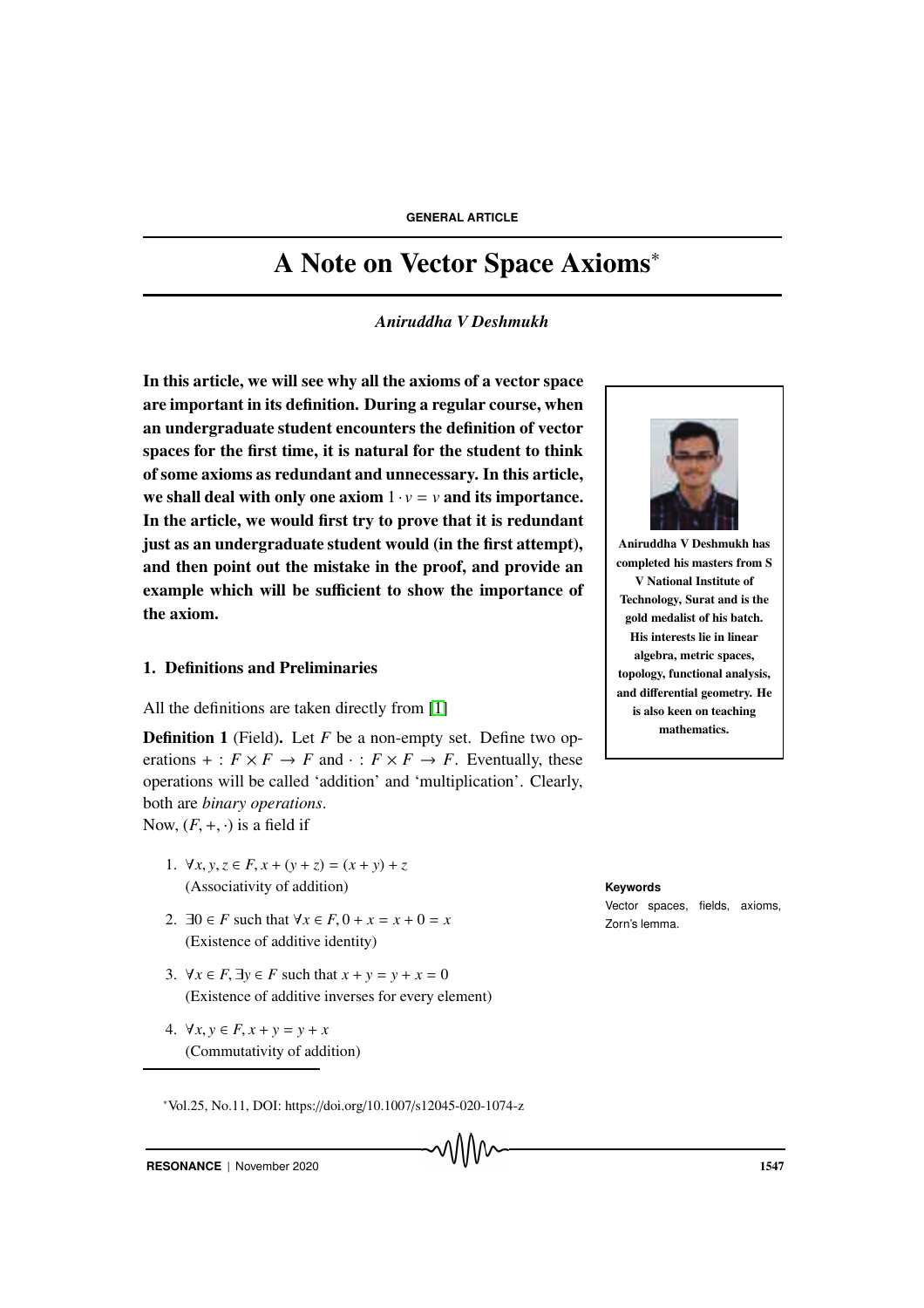- 5.  $\forall x, y, z \in F, x \cdot (y \cdot z) = (x \cdot y) \cdot z$ (Associativity of multiplication)
- 6.  $\exists 1 \in F$  such that  $\forall x \in F$ ,  $1 \cdot x = x \cdot 1 = x$ (Existence of multiplicative identity, called the 'unity')
- 7.  $\forall x \neq 0 \in F$ ,  $\exists y \in F$  such that  $x \cdot y = y \cdot x = 1$ (Existence of multiplicative inverses for every element other than additive identity)
- 8.  $\forall x, y \in F, x \cdot y = y \cdot x$ (Commutativity of multiplication)
- 9.  $\forall x, y, z \in F, x \cdot (y + z) = x \cdot y + x \cdot z$  and  $(x + y) \cdot z = x \cdot z + y \cdot z$ (Multiplication is distributive over addition)

*Remark.* We shall denote the additive inverse of  $x \in F$  by  $-x$  and the multiplicative inverse of  $x \in F$ , where  $x \neq 0$ , by  $\frac{1}{x}$ .

Since later, 'scalar multiplication' will be defined for a vector space, we will not use '.' for multiplication of two elements of a field. Rather, if  $\alpha$  and  $\beta$  are two elements of a field *F*, their multiplication will be shown by  $\alpha\beta$  rather than  $\alpha \cdot \beta$  to avoid confusion.

Definition 2 (Vector Space). Let *V* be a non-empty set and *F* be a field. Define two operations  $+ : V \times V \rightarrow V$  and  $\cdot : F \times V \rightarrow V$ which will be eventually called the 'vector addition' and 'scalar multiplication' respectively. Clearly, + is a binary operation. Now,  $(V, +, \cdot)$  is a vector space over *F* if

- 1.  $\forall u, v, w \in V, (u + v) + w = u + (v + w)$ (Associativity of addition)
- 2.  $\exists 0 \in V$  such that  $\forall v \in V, 0 + v = v + 0 = v$ (Existence of additive inverse)
- 3.  $\forall v \in V$ ,  $\exists u \in V$  such that  $v + u = u + v = 0$ . (Existence of additive inverse for every element)
- 4. ∀*u*, *v* ∈ *V*, *u* + *v* = *v* + *u* (Commutativity of addition)
- 5.  $\forall \alpha, \beta \in F$  and  $\forall v \in V, (\alpha + \beta) \cdot v = \alpha \cdot v + \beta \cdot v$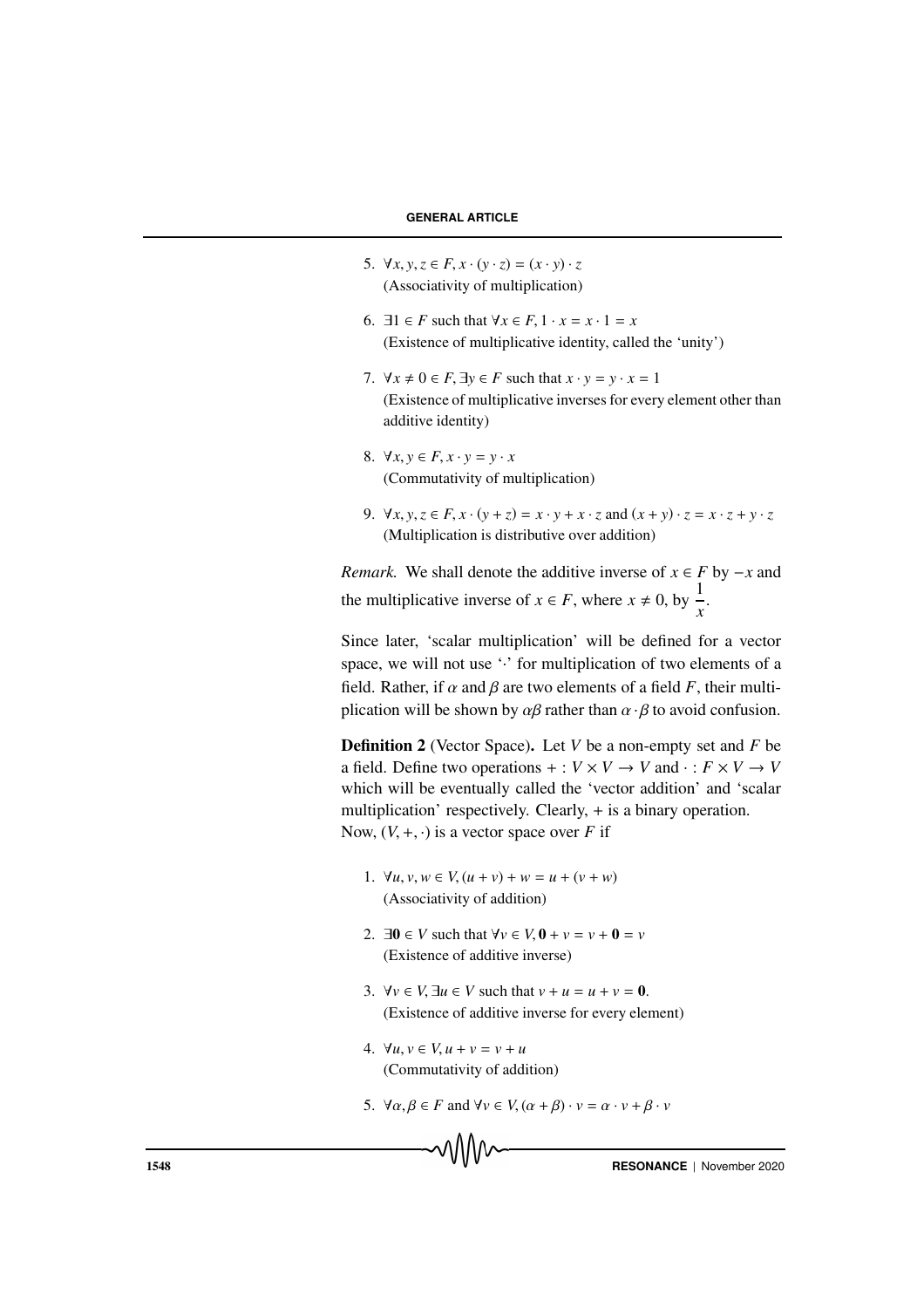- 6.  $\forall \alpha \in F$  and  $\forall u, v \in V, \alpha \cdot (u + v) = \alpha \cdot u + \alpha \cdot v$
- 7.  $\forall \alpha, \beta \in F$  and  $\forall v \in V, \alpha \cdot (\beta \cdot v) = (\alpha \beta) \cdot v = \beta \cdot (\alpha \cdot v)$
- 8.  $\forall v \in V$ ,  $1 \cdot v = v$ , where  $1 \in F$  is the unity of the field.

*Remark.* The additive inverse of any vector  $v \in V$  will be denoted  $by -v.$ 

Henceforth, whenever we shall mention 'vector space', we shall say, 'a vector space V' rather than 'a vector space  $(V, +, \cdot)$ ' to keep the notations short. It is to be understood that  $+$  and  $\cdot$  are defined. and *V* satisfies all the axioms. Also, it is understood to be defined over a field *F*.

Definition 3 (Linear Combination). Let *S* be a non-empty set in a vector space *V*. Then, a linear combination of *S* is defined as  $\alpha_1 \cdot v_1 + \alpha_2 \cdot v_2 + \cdots + \alpha_n \cdot v_n$ , where  $v_1, v_2, \cdots, v_n \in S$  and  $\alpha_1, \alpha_2, \cdots, \alpha_n \in F$ . Sometimes, it is also referred to as 'finite linear combination' of *S* .

Definition 4 (Span). Let *S* be a set in a vector space *V*. Then, the span of  $S$ , denoted by  $[S]$  is the collection of all the linear combinations of elements of *S* . We can write it as

$$
[S] = \{\alpha_1 \cdot v_1 + \alpha_2 \cdot v_2 + \dots + \alpha_n \cdot v_n | \alpha_1, \alpha_2, \dots, \alpha_n \in F \text{ and } v_1, v_2, \dots, v_n \in S\}.
$$

**Definition 5** (Linear Independence). A finite set  $S = \{v_1, v_2, \dots, v_n\}$ in a vector space *V* is said to be linearly independent if  $\alpha_1 \cdot \nu_1$  +  $\alpha_2 \cdot v_2 + \cdots + \alpha_n \cdot v_n = \mathbf{0} \Rightarrow \alpha_1 = \alpha_2 = \cdots = \alpha_n = 0.$ An infinite set *S* is said to be linearly independent if every finite subset  $A \subset S$  is linearly independent.

*Remark*. It can be easily proved that a subset of a linearly inde-<br>It can be easily proved pendent set is also linearly independent.

Definition 6 (Linear Dependence). A set *S* of a vector space is said to be linearly dependent if it is not linearly independent.

that a subset of a linearly independent set is also linearly independent.

**RESONANCE** | November 2020 **1549**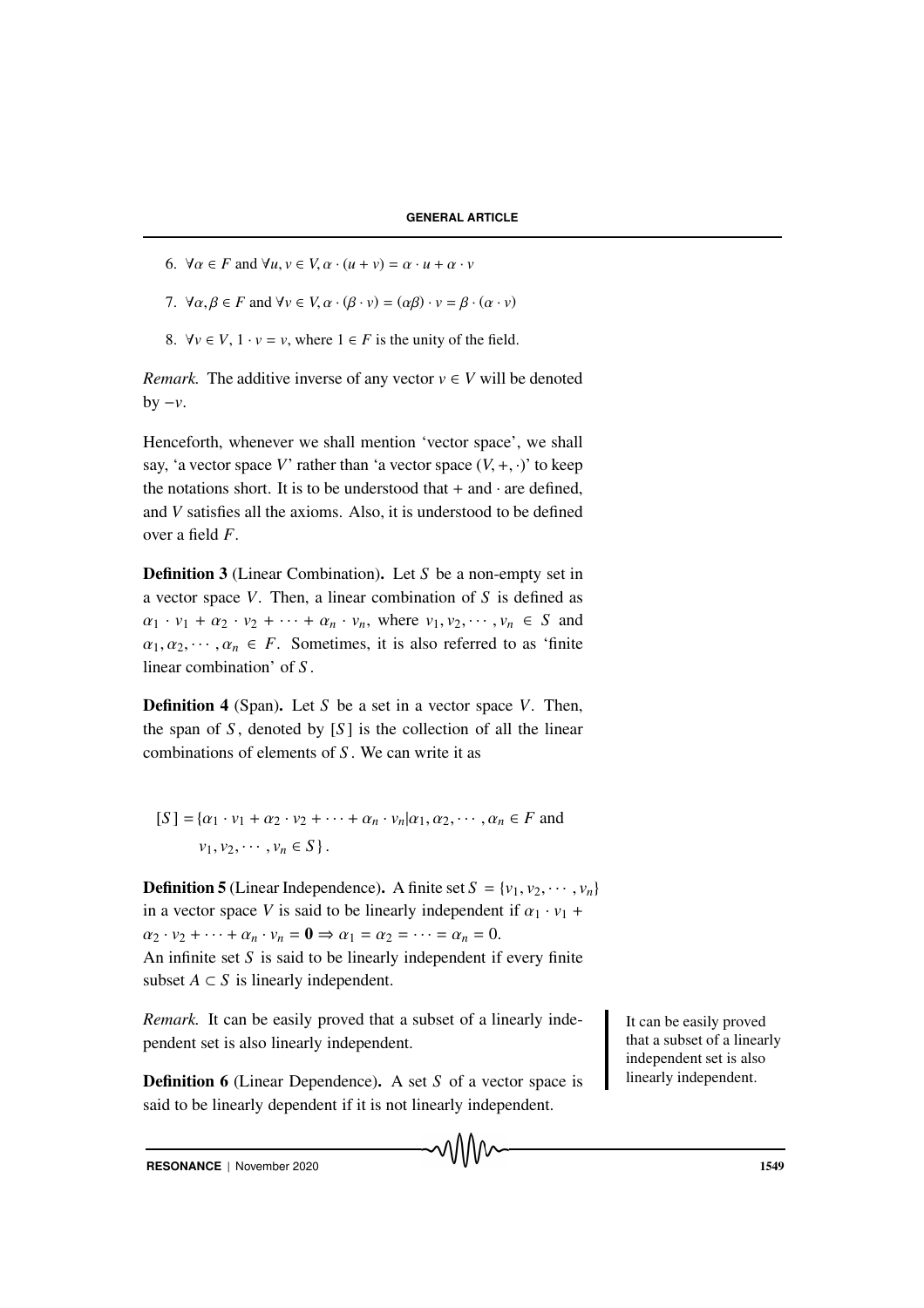It can be easily proved that a superset of a linearly dependent set is also linearly dependent. Remark. It can be easily proved that a superset of a linearly dependent set is also linearly dependent.

Definition 7 (Basis). A set *B* of a vector space *V* is said to be a basis if *B* is linearly independent, and *B* spans *V*, i.e.,  $V = [B]$ .

## 2. Theorems and Results

In this section, we shall prove some well-known results about vector spaces.

Theorem 1. *Every vector space has a basis [2].*

We will not give the exact proof of this theorem, but rather a summary of the idea behind the proof. To prove that every vector space has a basis, we start collecting elements from the vector space which are linearly independent. First, we collect a vector  $v_1$  and make a set  $S_1 = \{v_1\}$ . If the span of  $S_1$  is whole of *V*, then we are done! If not, we take another vector  $v_2$  which is not in span of  $S_1$  to make  $S_2 = \{v_1, v_2\}$ . We keep on constructing such sets. Since with the partial order  $\subseteq$ , the sets  $S_1, S_2, \cdots$  form a chain which has a maximal element (by Zorn's lemma). This maximal element is in fact, a basis for *V*.

Now, we shall prove certain properties of elements in a vector space. We shall call these properties as theorems.

**Theorem 2.** Let V be a vector space. Then,  $\forall v \in V, 0 \cdot v = 0$ , *where*  $0 \in F$  *is the additive identity of the field and*  $0 \in V$  *is the additive identity of the vector space, also called the 'zero vector'.*

*Proof.* The proof follows from the simple lines which uses the

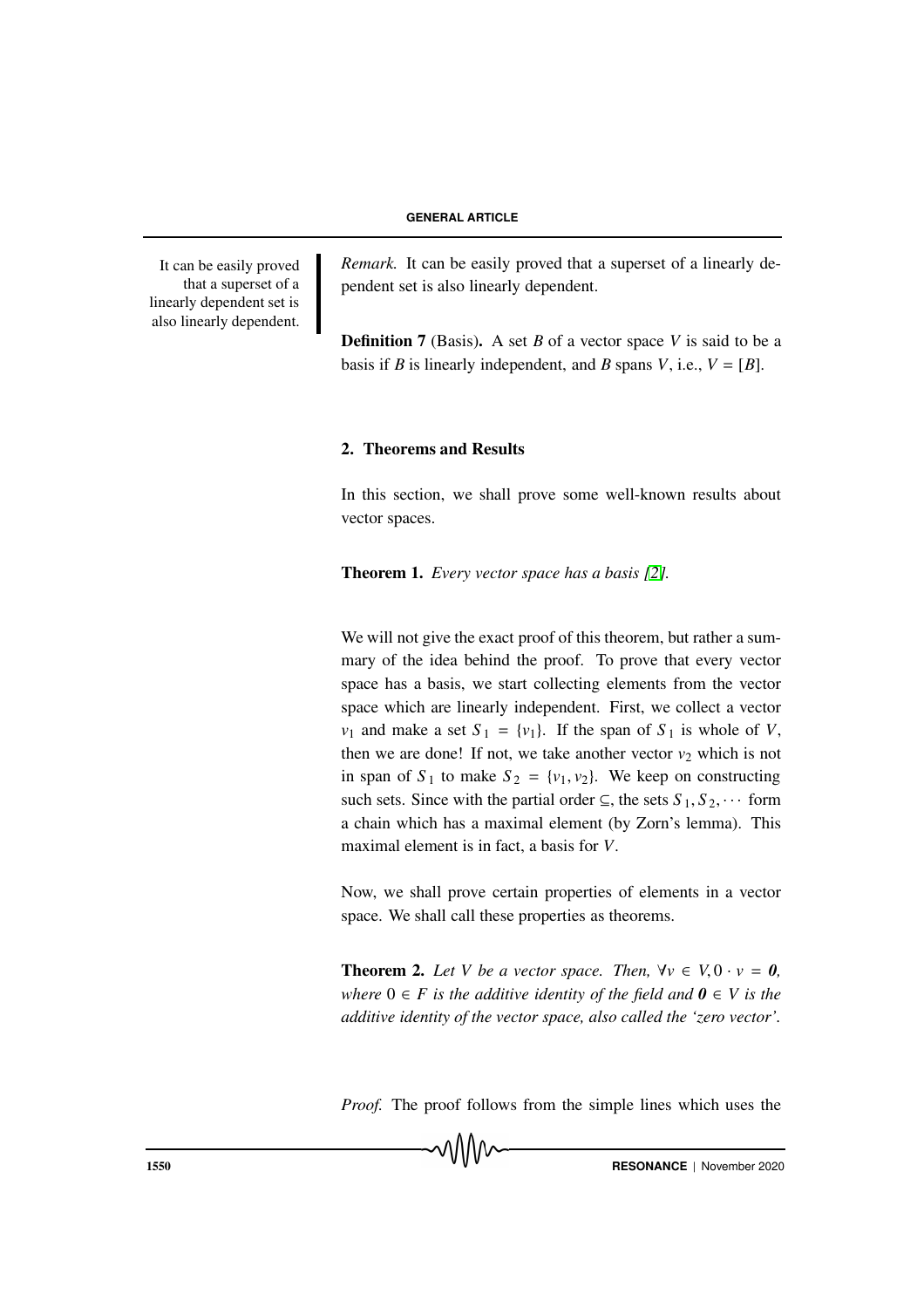properties of additive identities in field and vector space.

$$
0 \cdot v = (0 + 0) \cdot v,
$$
  
\n
$$
\therefore 0 \cdot v = 0 \cdot v + 0 \cdot v,
$$
  
\n
$$
\therefore 0 \cdot v + (-0 \cdot v) = (0 \cdot v + 0 \cdot v) + (-0 \cdot v),
$$
  
\n
$$
\therefore \mathbf{0} = 0 \cdot v + (0 \cdot v + (-0 \cdot v)),
$$
  
\n
$$
\therefore \mathbf{0} = 0 \cdot v + \mathbf{0},
$$
  
\n
$$
\therefore \mathbf{0} = 0 \cdot v.
$$

 $\Box$ 

**Theorem 3.** Let V be a vector space. If  $a \cdot v = 0$ , then either  $a = 0$  *or*  $v = 0$ .

*Proof.* We know that if  $a = 0$ , then  $a \cdot v = 0$  from the above theorem. So, let us assume that  $a \neq 0$ .

From Theorem 1, we know that every vector space has a basis. Let *B* be the basis for *V*. Therefore,  $\exists v_1, v_2, \dots, v_n \in B$  and  $\alpha_1, \alpha_2, \cdots, \alpha_n \in F$  such that  $v = \alpha_1 \cdot v_1 + \alpha_2 \cdot v_2 + \cdots + \alpha_n \cdot v_n$ . Now, we have

$$
a \cdot v = 0,
$$
  
\n
$$
\therefore a \cdot (\alpha_1 \cdot v_1 + \alpha_2 \cdot v_2 + \dots + \alpha_n \cdot v_n) = 0,
$$
  
\n
$$
\therefore a \cdot (\alpha_1 \cdot v_1) + a \cdot (\alpha_2 \cdot v_2) + \dots + a \cdot (\alpha_n \cdot v_n) = 0,
$$
  
\n
$$
\therefore (a\alpha_1) \cdot v_1 + (a\alpha_2) \cdot v_2 + \dots + (a\alpha_n) \cdot v_n = 0.
$$

But, since *B* is a basis, it is linearly independent and hence the set  $\{v_1, v_2, \dots, v_n\} \subseteq B$  is also linearly independent. Therefore, we get  $\forall i \in \{1, 2, \dots, n\}, a\alpha_i = 0$ . Since  $a \neq 0$ , we have  $\forall i \in$  $\{1, 2, \cdots, n\}, \alpha_i = 0.$ 

Hence,  $v = 0 \cdot v_1 + 0 \cdot v_2 + \cdots + 0 \cdot v_n = 0$ . This is because  $\forall v \in V, 0 \cdot v = 0$  is known from Theorem 2 and addition of 0 finitely many times is 0 due to the property of additive identity of a vector space.

Thus,  $a \cdot v = 0 \Rightarrow a = 0$  or  $v = 0$ .

**Corollary 3.1.** *If*  $\forall v \in V, a \cdot v = 0$ *, then*  $a = 0$ *.* 

**RESONANCE** | November 2020 1551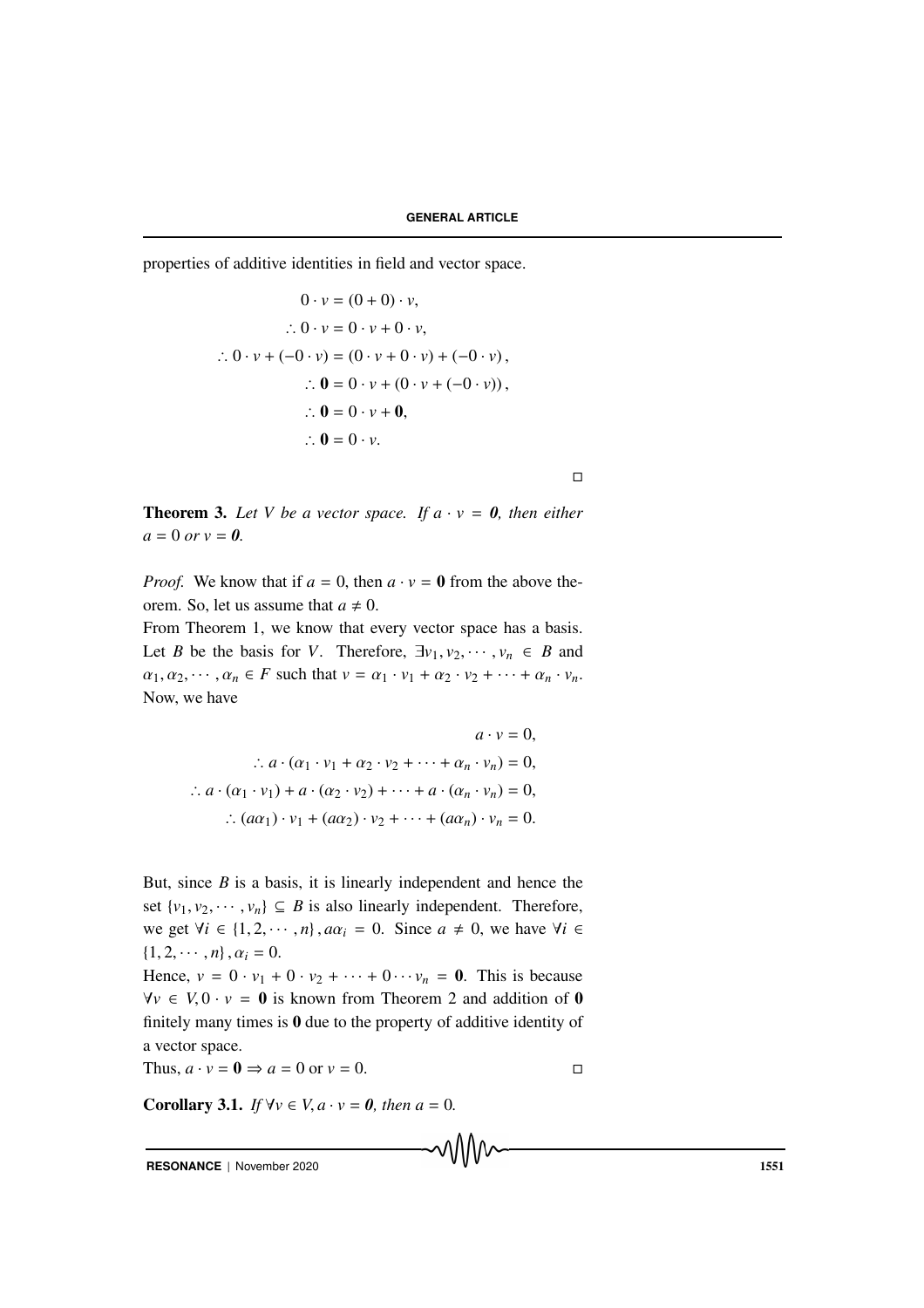*Proof.* From the theorem, we have: If  $a \neq 0$  and  $v \neq 0$ , then  $a \cdot v \neq 0$  (Contrapositive of the theorem statement). Thus, if *∀v* ∈ *V*,  $a \cdot v = 0$  and  $a \ne 0$ , this would lead us to  $v = 00$ , which will be a contradiction to the fact that  $a \cdot v = 0$  for all  $v \in V$ . Thus,  $a = 0$  is the only choice left with us.

**Theorem 4.** *In a vector space V, let v*  $\in$  *V, Then,*  $-a \cdot v = (-a) \cdot v$ , *where*  $a \in F$ .

*Proof.*

$$
a \cdot v + (-a) \cdot v = (a + (-a)) \cdot v
$$

$$
= 0 \cdot v
$$

$$
= 0.
$$

Thus, the additive inverse of a vector  $a \cdot v$  is ( $-a \cdot v$ ). Since additive inverses are denoted by  $-a \cdot v$ , we have  $-a \cdot v = (-a) \cdot v$ .  $□$ 

#### 3. Our Claim of Redundant Axiom

Now, we shall try to prove axiom 8 stated in the definition of vector space using all the above results.

"Theorem". Let V be a vector space. Then,  $\forall v \in V, 1 \cdot v = v$ , *where*  $1 \in F$  *is the unity of the field.* 

"Proof". *From Theorem* 1*, we know that V must have a basis, say B.* Let  $v \in V$ . Then,  $\exists v_1, v_2, \dots, v_n \in B$  and  $\alpha_1, \alpha_2, \dots, \alpha_n \in \mathbb{R}$ *such that*  $v = \alpha_1 \cdot v_1 + \alpha_2 \cdot v_2 + \cdots + \alpha_n \cdot v_n = \sum_{i=1}^n \alpha_i \cdot v_i$ . Now, let 1 · *v* = *w, where* 1 ∈ *F is the unity of the field and w* ∈ *V. Again, since B is a basis,*  $\exists w_1, w_2, \dots, w_m \in B$  *and*  $\beta_1, \beta_2, \dots, \beta_m \in F$ such that  $w = \beta_1 \cdot w_1 + \beta_2 \cdot w_2 + \cdots + \beta_m \cdot w_m = \sum_{i=1}^m \beta_i \cdot w_i$ . Therefore,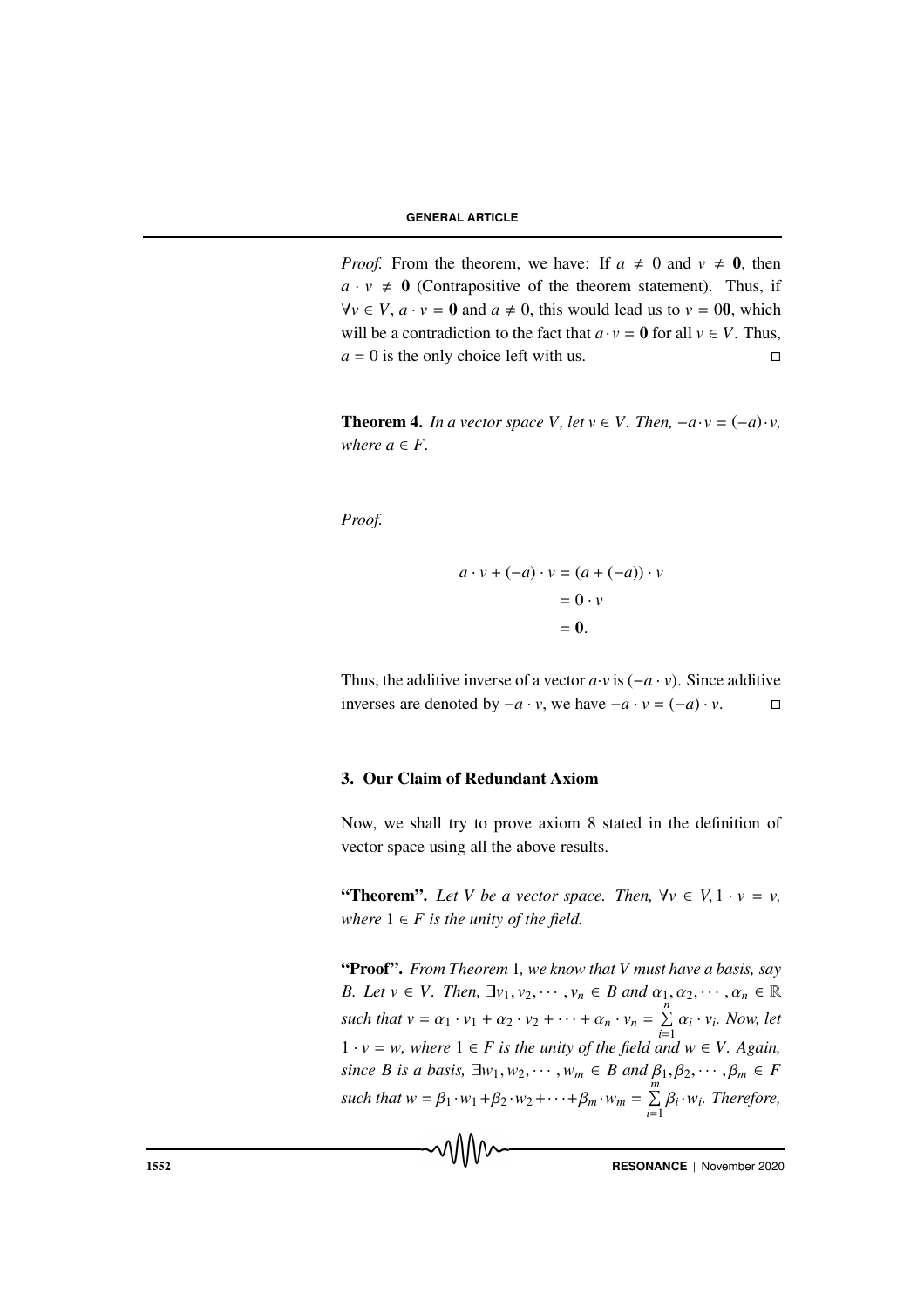*we have*

$$
1 \cdot \sum_{i=1}^{n} \alpha_i \cdot v_i = \sum_{i=1}^{m} \beta_i \cdot w_i,
$$
  
\n
$$
\therefore \sum_{i=1}^{n} 1 \cdot (\alpha_i \cdot v_i) = \sum_{i=1}^{m} \beta_i \cdot w_i,
$$
  
\n
$$
\therefore \sum_{i=1}^{n} (1\alpha_i) \cdot v_i = \sum_{i=1}^{m} \beta_i \cdot w_i,
$$
  
\n
$$
\therefore \sum_{i=1}^{n} \alpha_i \cdot v_i = \sum_{i=1}^{m} \beta_i \cdot w_i.
$$

*Consider the two sets*  $S_1 = \{v_1, v_2, \dots, v_n\}$  *and*  $S_2 = \{w_1, w_2, \dots, w_m\}$ . *Clearly,*  $S_1 \subseteq B$  *and*  $S_2 \subseteq B$  *and hence*  $S_1$ ,  $S_2$  *are linearly independent. Also, the set*  $S_1 ∪ S_2 = {v_1, v_2, ⋯, v_n, w_1, w_2, ⋯, w_m}$  ⊆ *B* and is also linearly independent. Let, if possible  $S_1 \cap S_2 = \emptyset$ , *where*  $\emptyset$  *denotes the empty set. This means that*  $\forall i \in \{1, 2, \dots n\}$ *and*  $\forall j \in \{1, 2, \dots, m\}, v_i \neq w_j$ .

*Using Theorem* 4 *and adding the additive inverses of each vector* β*i* · *w<sup>i</sup> in the last equation to obtain,*

$$
\sum_{i=1}^n \alpha_i \cdot v_i + \sum_{i=1}^m (-\beta_i) \cdot w_i = \mathbf{0}.
$$

*Since*  $S_1 \cup S_2$  *is linearly independent,*  $\forall i \in \{1, 2, \dots, n\}, \alpha_i = 0$ *and*  $\forall i \in \{1, 2, \dots, m\}, -\beta_i = 0$ *, which in turn gives that*  $\beta_i = 0$ *. Therefore,*  $v = 0 \cdot v_1 + 0 \cdot v_2 + \cdots + 0 \cdot v_n = 0$  and  $w = 0 \cdot w_1 + 0 \cdot v_2 + \cdots + 0 \cdot v_n = 0$  $w_2 + \cdots + 0 \cdot w_m = 0$ . Hence,  $1 \cdot 0 = 0$ .

*Now, let us consider that*  $S_1 \cap S_2 \neq \emptyset$ *. Let there be r vectors, where*  $0 \le r \le \min\{m, n\}$ *, which are common in*  $S_1$  *and*  $S_2$ *. We shall name them,*  $v_i$ , where  $i \in \{1, 2, \dots, r\}$ . Thus, our sets look like  $S_1 = \{v_1, v_2, \cdots, v_r, v_{r+1}, \cdots, v_n\}$  and  $S_2 = \{v_1, v_2, \cdots, v_r, w_{r+1}, \cdots, w_m\}$ . Now,  $v = \sum_{i=1}^{r} \alpha_i \cdot v_i + \sum_{i=r+1}^{n} \alpha_i \cdot v_i$  and  $w = \sum_{i=1}^{r} \beta_i \cdot v_i + \sum_{i=r+1}^{m} \beta_i \cdot w_i$ .

**RESONANCE** | November 2020 1553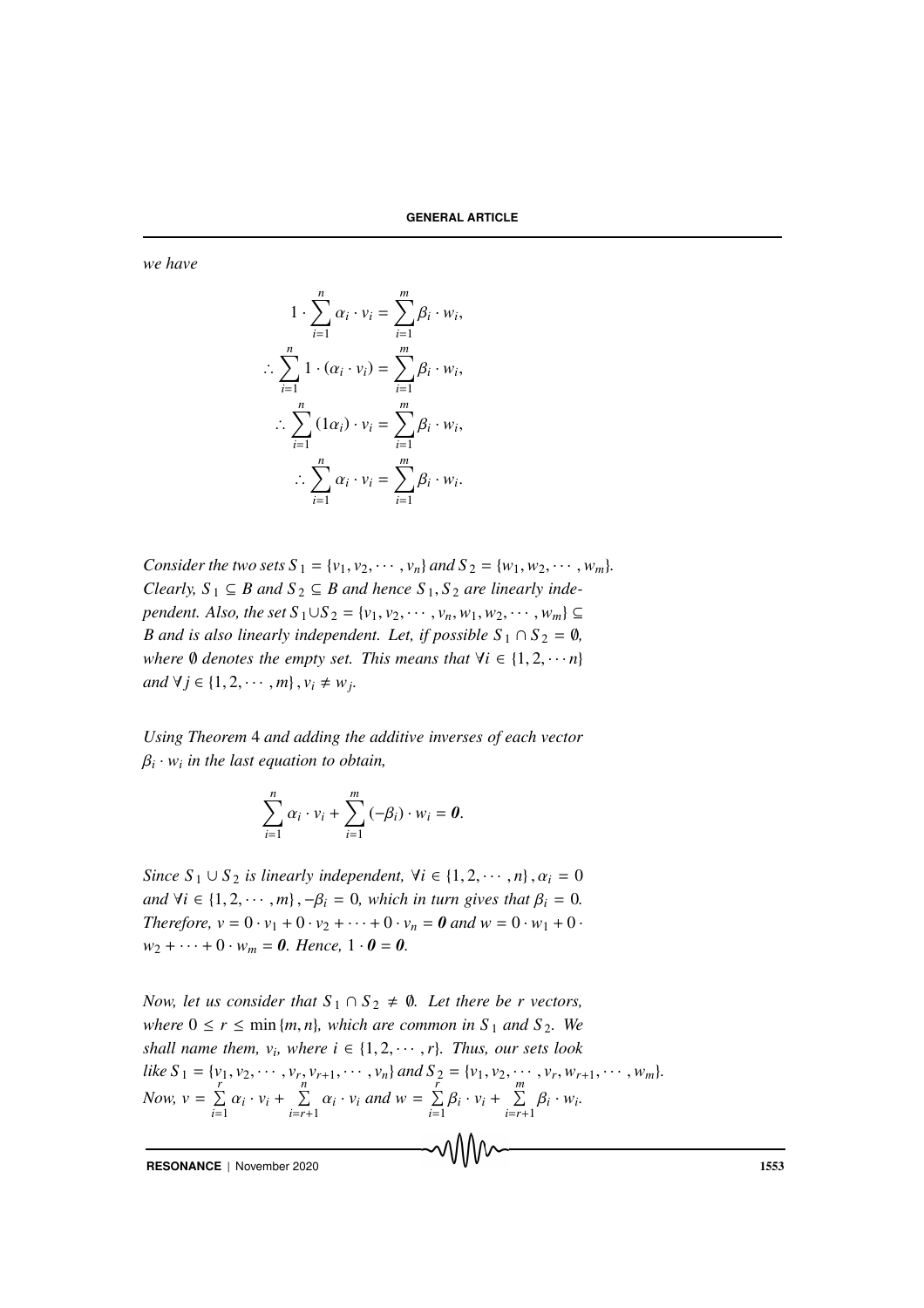*Again,*

$$
1 \cdot \left( \sum_{i=1}^{r} \alpha_{i} \cdot v_{i} + \sum_{i=r+1}^{n} \alpha_{i} \cdot v_{i} \right) = \sum_{i=1}^{r} \beta_{i} \cdot v_{i} + \sum_{i=r+1}^{m} \beta_{i} \cdot w_{i},
$$
  
\n
$$
\therefore \sum_{i=1}^{r} 1 \cdot (\alpha_{i} \cdot v_{i}) + \sum_{i=r+1}^{n} 1 \cdot (\alpha_{i} \cdot v_{i}) = \sum_{i=1}^{r} \beta_{i} \cdot v_{i} + \sum_{i=r+1}^{m} \beta_{i} \cdot w_{i},
$$
  
\n
$$
\therefore \sum_{i=1}^{r} (1\alpha_{i}) \cdot v_{i} + \sum_{i=r+1}^{n} (1\alpha_{i}) \cdot v_{i} = \sum_{i=1}^{r} \beta_{i} \cdot v_{i} + \sum_{i=r+1}^{m} \beta_{i} \cdot w_{i},
$$
  
\n
$$
\therefore \sum_{i=1}^{r} \alpha_{i} \cdot v_{i} + \sum_{i=r+1}^{n} \alpha_{i} \cdot v_{i} = \sum_{i=1}^{r} \beta_{i} \cdot v_{i} + \sum_{i=r+1}^{m} \beta_{i} \cdot w_{i}.
$$

*Adding the additive inverses of each of the vectors on the right hand side of the equation to both the sides and using axioms* 3*,* 4 *and* 5 *of vector space multiple times, we get*

$$
\sum_{i=1}^r (\alpha_i - \beta_i) \cdot v_i + \sum_{i=r+1}^n \alpha_i \cdot v_i + \sum_{i=r+1}^m (-\beta_i) \cdot w_i = \boldsymbol{0}.
$$

*Since*  $S_1 \cup S_2$  *is linearly independent,*  $\forall i \in \{1, 2, \dots, r\}$ ,  $\alpha_i$  $\beta_i = 0 \Rightarrow \alpha_i = \beta_i$ . Also,  $\forall i \in \{r+1, r+2, n\cdots\}$ ,  $\alpha_i = 0$  and  $\forall i \in \{r+1, r+2, \cdots, m\}, \beta_i = 0$ . This tells us that  $v = \sum_{i=1}^r \alpha_i \cdot v_i$ *and*  $w = 1 \cdot v = \sum_{i=1}^{r} \alpha_i \cdot v_i$ *. Hence,*  $1 \cdot v = v$ *.* 

# 4. Where Did Things Go Wrong?

Now, from the above section, we have 'proved' that axiom 8 is redundant, i.e., even if it is not in the definition of vector spaces, it arises from all other axioms and properties which follow. Before commenting anything on the proof, let us look at an example.

Example. Consider the set R. Also, consider the field to be R. We define the operations + :  $\mathbb{R} \times \mathbb{R} \to \mathbb{R}$  as the usual addition and  $\cdot : \mathbb{R} \times \mathbb{R} \to \mathbb{R}$  as  $\forall \alpha \in \mathbb{R}$  and  $\forall x \in \mathbb{R}, \alpha \cdot x = 0$ . Clearly, this does not satisfy the 8th axiom of the definition of vector spaces. Also, it satisfies all other axioms.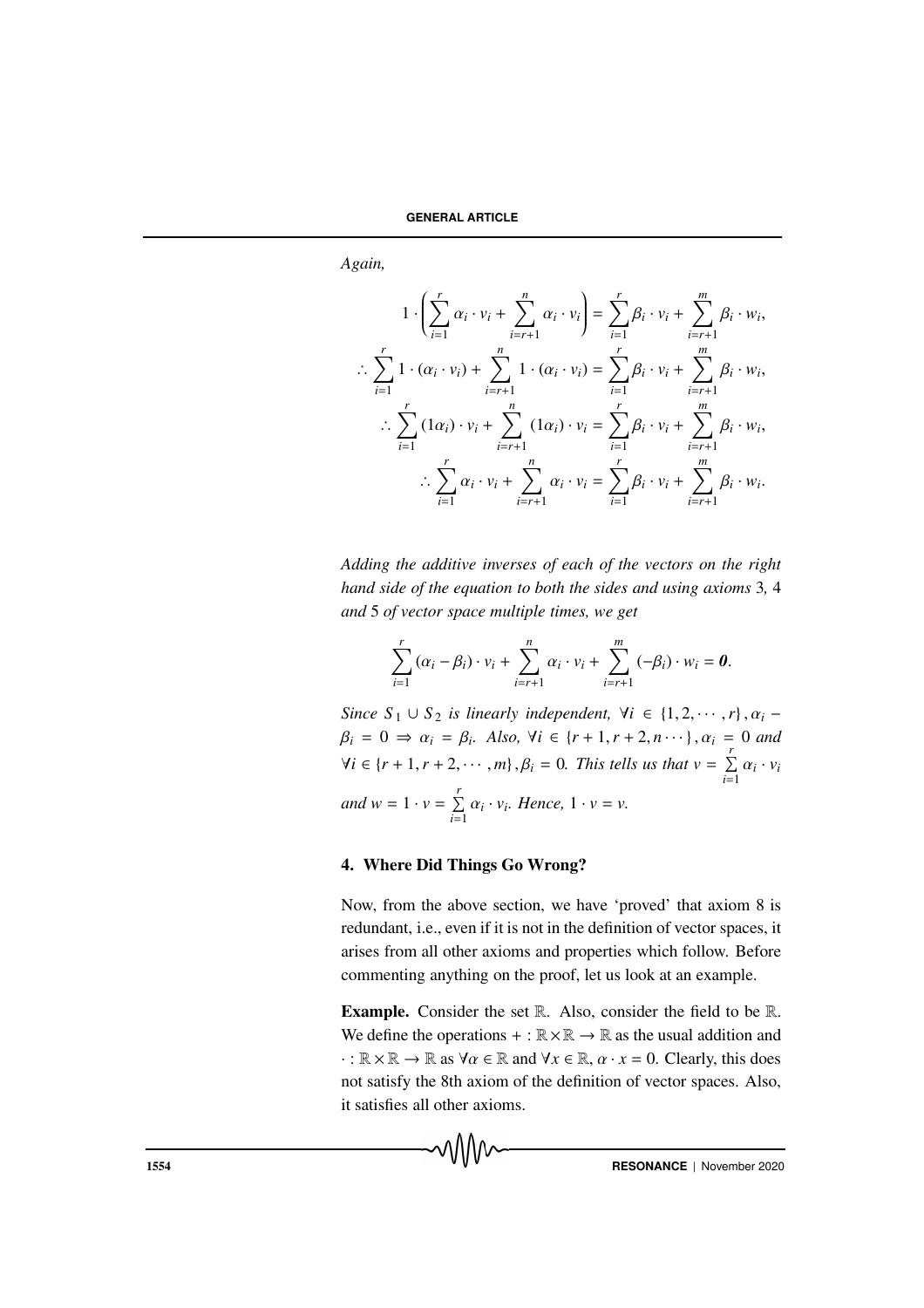#### **GENERAL ARTICLE**

This is contradictory! If the proof above was correct, satisfying the first 7 axioms would automatically force it to satisfy the 8th axiom. Hence, there is a need to take another look at the proof. In our proof, all the arithmetic that has been performed is correct. All the definitions of linear dependence/independence are also correctly applied. So, where did things start going wrong? It must be in something which we have used in the proof. In the very first step, we have mentioned that every vector space has a basis. This uses Zorn's lemma.

Even before Zorn's lemma is invoked, as seen in the explanation of the proof, we use linear independence and span to construct a chain. Now, let us look at the construct carefully. We took a non-zero vector  $v_1$  so that the first set  $S_1 = \{v_1\}$  so constructed, is linearly independent. When we take another vector  $v_2$  which is not in the span of  $v_1$  to construct the set  $S_2 = \{v_1, v_2\}$ , how do we know that  $S_2$  is linearly independent? To prove that it is linearly independent, we need to prove  $\alpha_1 \cdot v_1 + \alpha_2 \cdot v_1 = \mathbf{0} \Rightarrow \alpha_1 = \alpha_2 = 0$ .

Suppose not! Then, either  $\alpha_1 \neq 0$  or  $\alpha_2 \neq 0$ . If  $\alpha_2 \neq 0$ , then  $\alpha_2 \cdot v_2 = -\alpha_1 \cdot v_1$  which then gives,  $1 \cdot v_2 = -\frac{\alpha_1}{\alpha_2}$  $\frac{\alpha_1}{\alpha_2} \cdot v_1$ . Now, to say that  $v_2 = -\frac{\alpha_1}{\alpha_2}$  $\frac{\alpha_1}{\alpha_2}$  ·  $v_1$  and hence obtain a contradiction, we need the axiom 8! Similarly, if we take the other case of  $\alpha_1 \neq 0$ , we reach the same problem!

Thus, the problem creeps in during the proof of existence of basis for every vector space if we do not consider axiom 8 in the definition of a vector space. Hence, for all other properties, it is important.

### 5. An Important Consequence of Axiom 8

Now, we will prove that in a vector space, the element of the field which exhibits the property that when multiplied by a scalar *v*, gives the same vector *v* is unique, namely 1.

**Theorem 5.** Let V be a vector space. If  $\forall v \in V$ ,  $a \cdot v = v$ , then  $a = 1$ .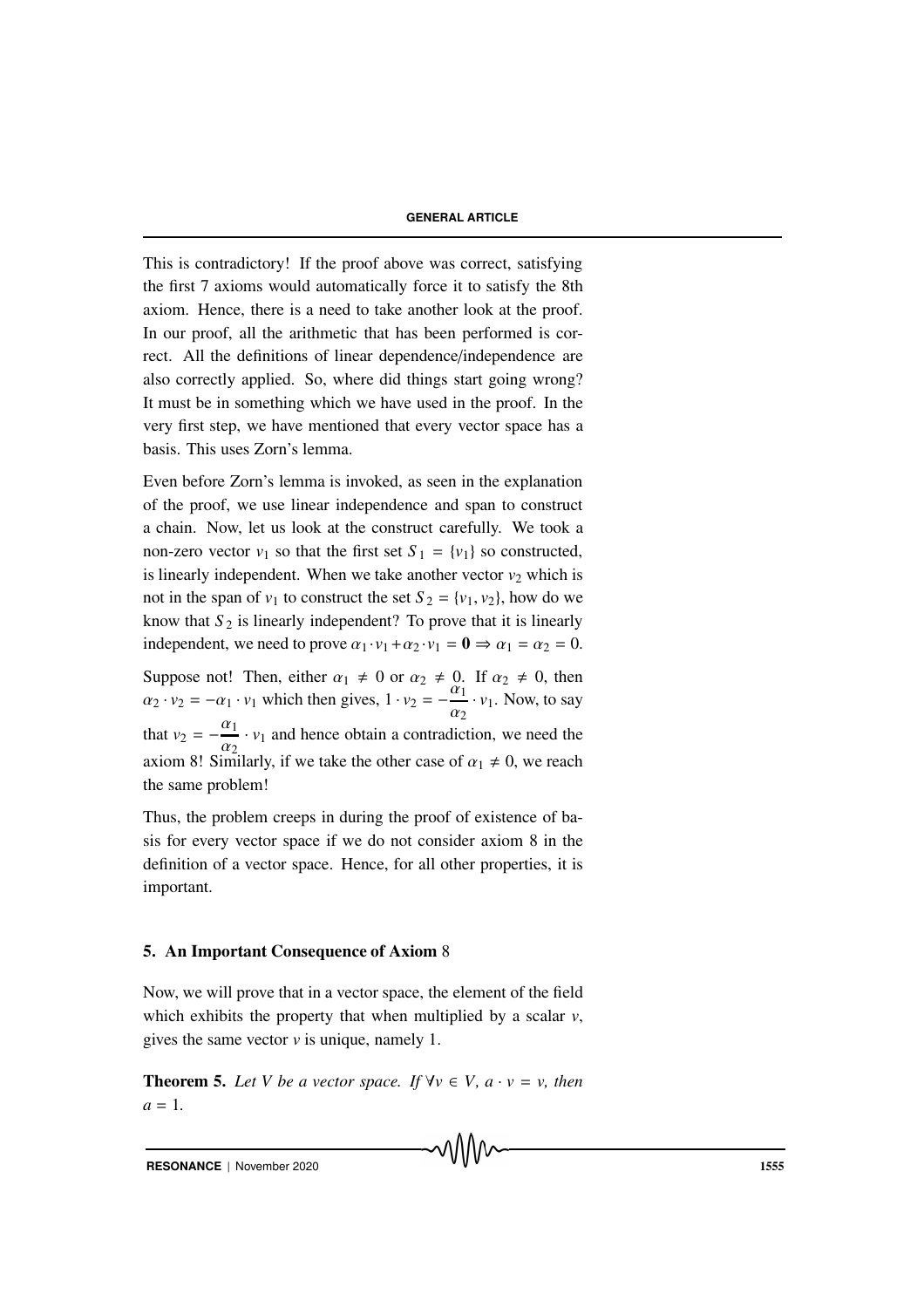*Proof.* Let  $\forall v \in V$ ,  $a \cdot v = v$ . Clearly,  $a \neq 0$  because if so,  $\forall v \in V, a \cdot v = 0$  which would lead to a contradiction. Therefore, in the field *F*, the multiplicative inverse of *a* exists as  $\frac{1}{a}$ . Now, we have

$$
a \cdot v = v
$$
  
\n
$$
\therefore \frac{1}{a} \cdot (a \cdot v) = \frac{1}{a} \cdot v,
$$
  
\n
$$
\therefore \left(\frac{1}{a}a\right) \cdot v = \frac{1}{a} \cdot v,
$$
  
\n
$$
\therefore 1 \cdot v = \frac{1}{a} \cdot v,
$$
  
\n
$$
\therefore 1 \cdot v + \left(-\frac{1}{a} \cdot v\right) = \frac{1}{a} \cdot v + \left(-\frac{1}{a} \cdot v\right)
$$
  
\n
$$
\therefore 1 \cdot v + \left(-\frac{1}{a}\right) \cdot v = \mathbf{0},
$$
  
\n
$$
\therefore \left(1 - \frac{1}{a}\right) \cdot v = \mathbf{0}.
$$

,

,

Since this is true for all  $v \in V$ , from corollary of Theorem 3, we have  $1 - \frac{1}{1}$  $\frac{1}{a} = 0$ . Thus,

It is necessary for a vector space to have the property  $1 \cdot v = v$  for all vectors *v* and in fact, no other scalar can exhibit this property in a vector space.

$$
1 - \frac{1}{a} = 0,
$$
  
\n
$$
\therefore \left(1 - \frac{1}{a}\right) + \frac{1}{a} = 0 + \frac{1}{a}
$$
  
\n
$$
\therefore 1 + \left(-\frac{1}{a} + \frac{1}{a}\right) = \frac{1}{a},
$$
  
\n
$$
\therefore 1 + 0 = \frac{1}{a},
$$
  
\n
$$
\therefore 1 = \frac{1}{a},
$$
  
\n
$$
\therefore 1a = \frac{1}{a}a,
$$
  
\n
$$
\therefore a = 1.
$$

Thus, if  $\forall v \in V, a \cdot v = v$ , then  $a = 1$ .

Theorem 6 tells us that it is necessary for a vector space to have the property  $1 \cdot v = v$  for all vectors *v* and in fact, no other scalar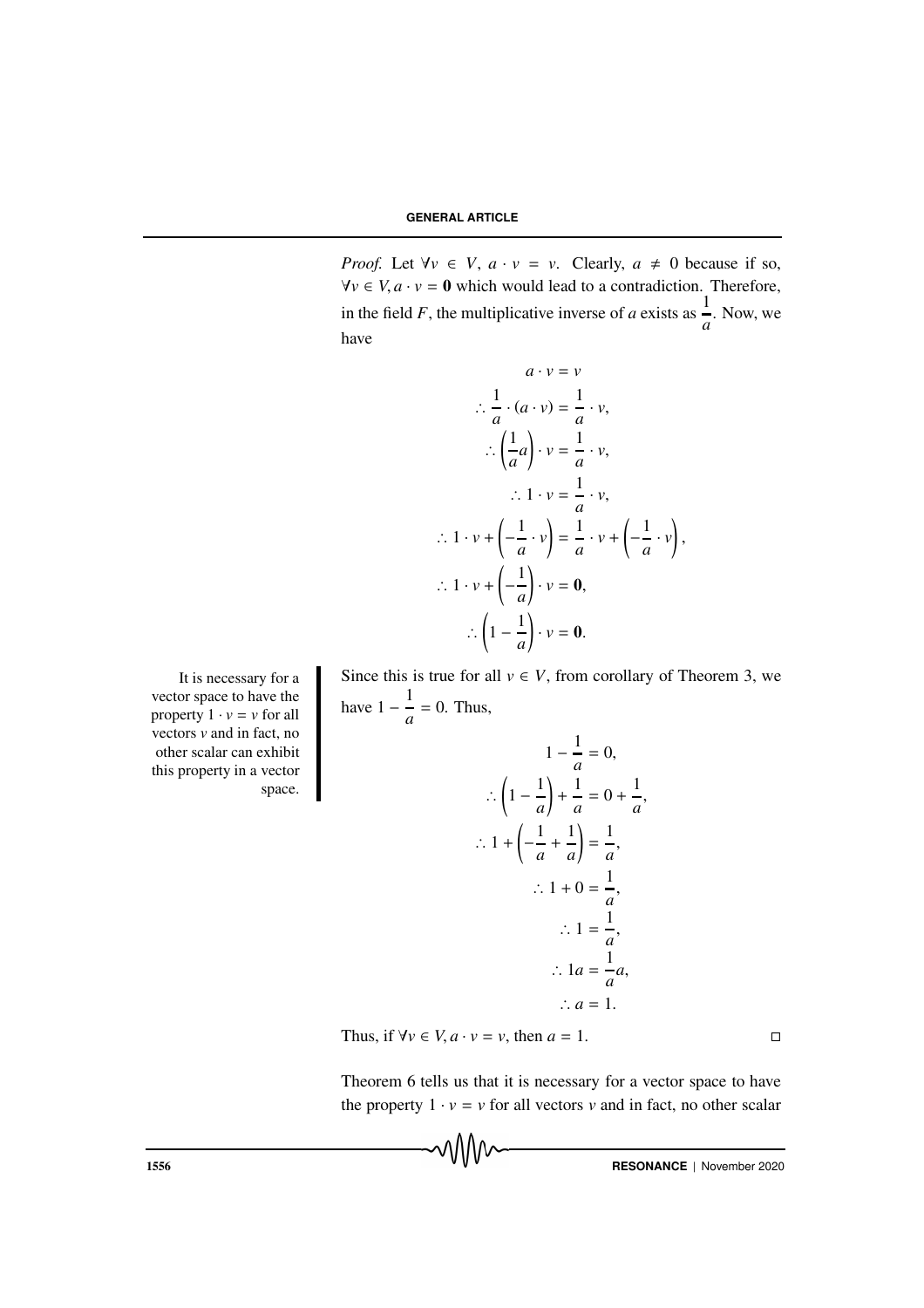can exhibit this property in a vector space. To see this, let us look at an example.

**Example.** Consider the set  $X = \{0, 1\}$  with the operations  $+$ :  $X \times X \to X$  and  $\cdot : \mathbb{R} \times X \to X$  defined as

$$
0 + 0 = 1 + 1 = 0,
$$
  
\n
$$
1 + 0 = 0 + 1 = 1.
$$
  
\n
$$
a \cdot v = \begin{cases} v & ; a \neq 0 \\ 0 & ; a = 0 \end{cases}
$$

Clearly, with this operation of scalar multiplication, every scalar exhibits the property that when multiplied by a 'vector' it gives the same 'vector' back. Hence,  $(X, +, \cdot)$  cannot be a vector space. If one carefully checks all the axioms of a vector space, axiom 5 will be violated with this definition of scalar multiplication.

# 6. Conclusion

From all the above definitions, results, and discussions, we can say that axiom 8 of the definition of a vector space is as important as the rest of the axioms in the set and hence cannot be ignored. Often the mistake committed, especially by undergraduate students, is to check only a first few axioms and then 'assume' that all others hold. We have already exhibited two examples that fail to be vector spaces just because they do not satisfy only one axiom!

Also, we have proved that the only element *a* of a field that has the property  $a \cdot v = v$  for every vector *v* is unity 1. Thus, if one wants to check if a given set is a vector space or not, we should first check if this 'unity' is unique. If not, then it is definitely not a vector space. If yes, then it may form a vector space depending on whether or not it satisfies all other axioms.

√∖∖∖∨∿